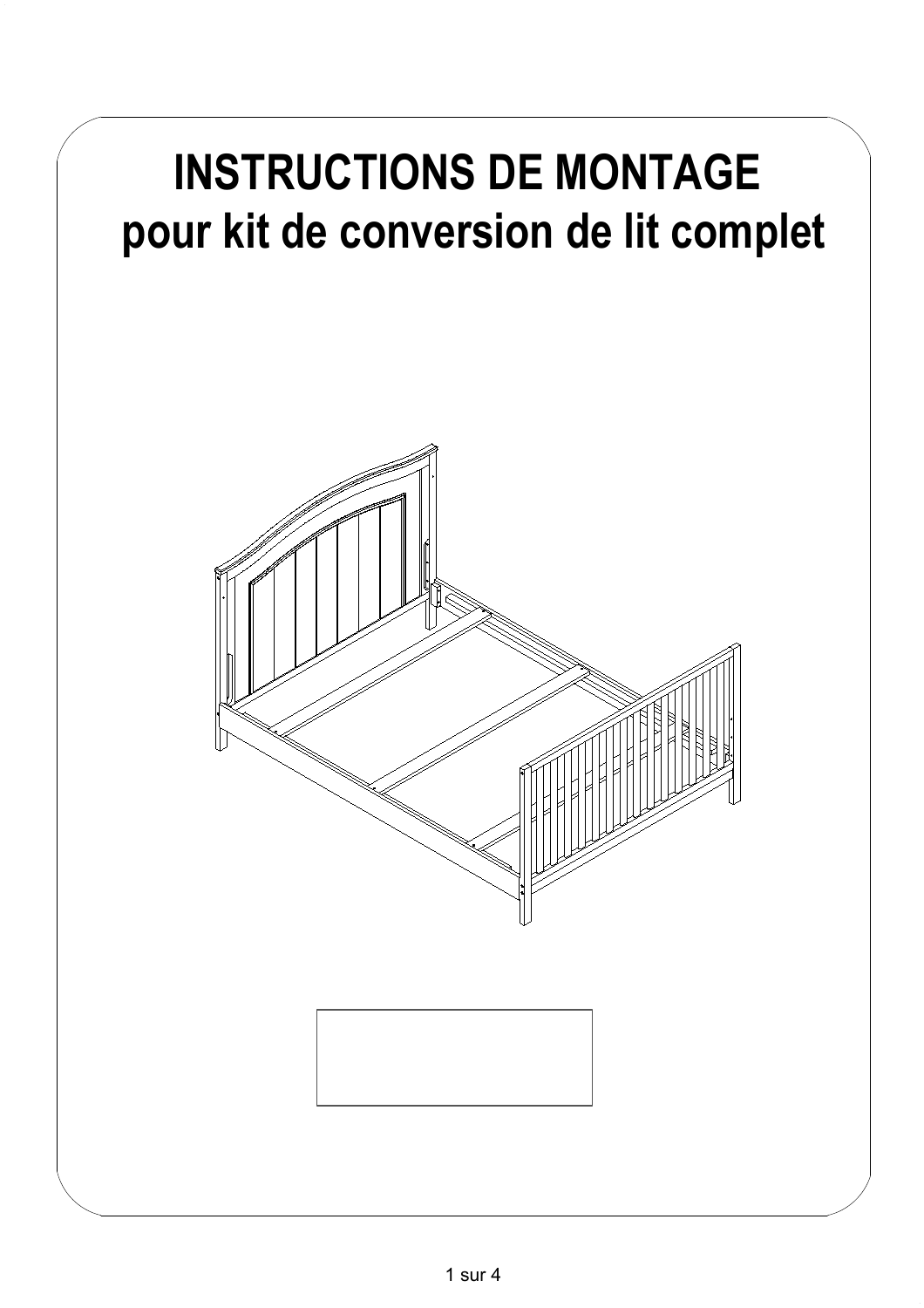# Thank you for your purchase!

Remove all parts and hardware from the box and lay on a carpeted or scratch -free work surface. Do not dispose of any contents until assembly is completed. Familiarize yourself with all exhibits and diagrams to facilitate the assembly of your crib.

### TOOLS REQUIRED:

ALLEN KEY (Included) SCREW DRIVER (Not Included)



## $\iff$



| <b>HARDWARE</b>                                                    |                                         |
|--------------------------------------------------------------------|-----------------------------------------|
| (C) AllenBolt 3/4"(20 mm) (2 pcs)<br><b>CONTRACTOR</b>             | (D) Screw 1 1/4"(32 mm) (6 pcs)         |
| (E) Nut 3/4" (20mm) (2 pcs)                                        | (F) Allen key (2 pcs) (length may vary) |
| (G) Allenbolt 2-1/16"(53 mm) (8 pcs)<br><u> Harrison (Barbara)</u> | (H) Spring washer (8 pcs)               |

Do not fully tighten all bolts until all parts are in place.

(please add an extra 1/2 revolution to the bolts when using spring washer after tightening)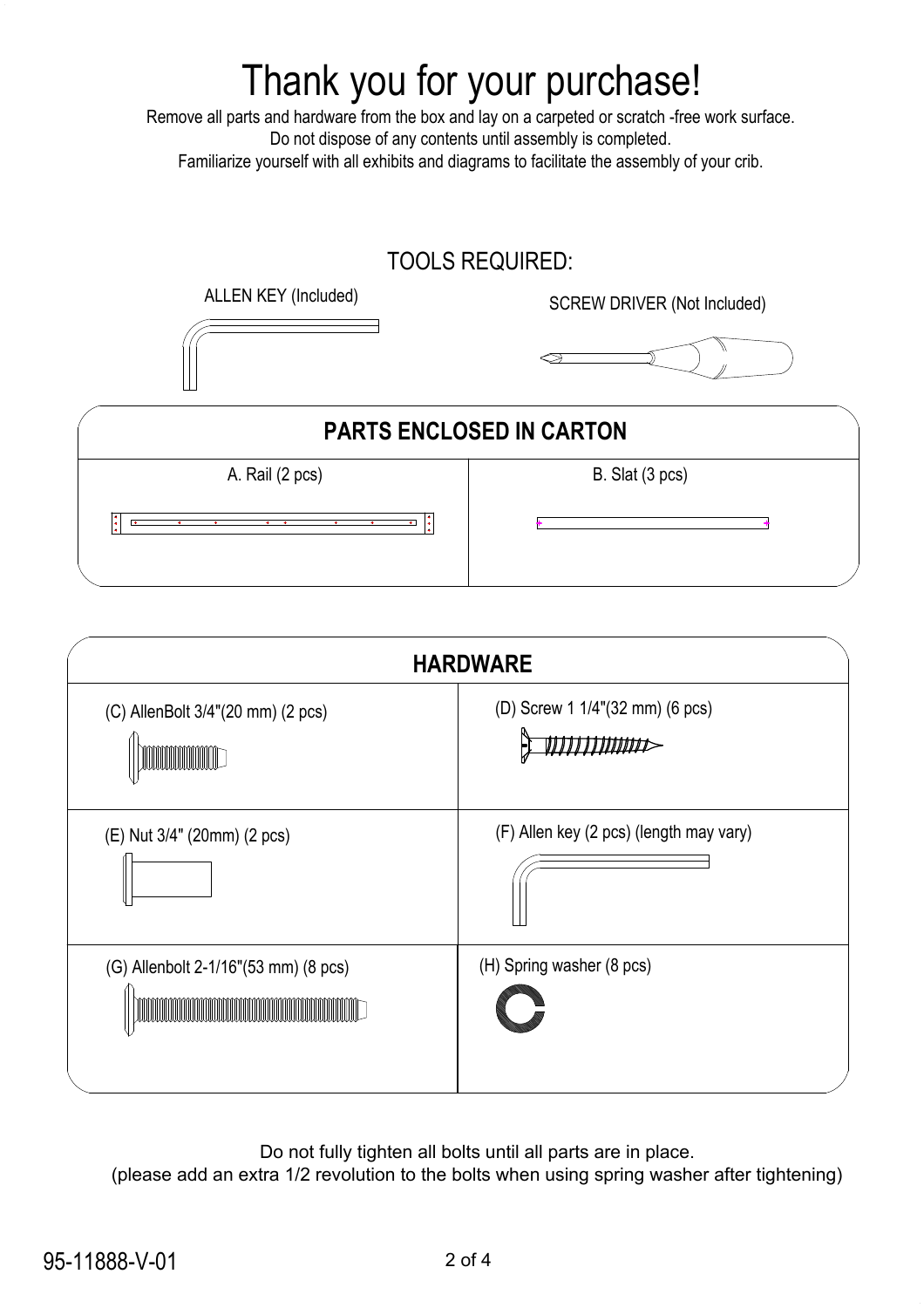### **STEP 1 " ASSEMBLY OF HEADBOARD AND FOOTBOARD"**